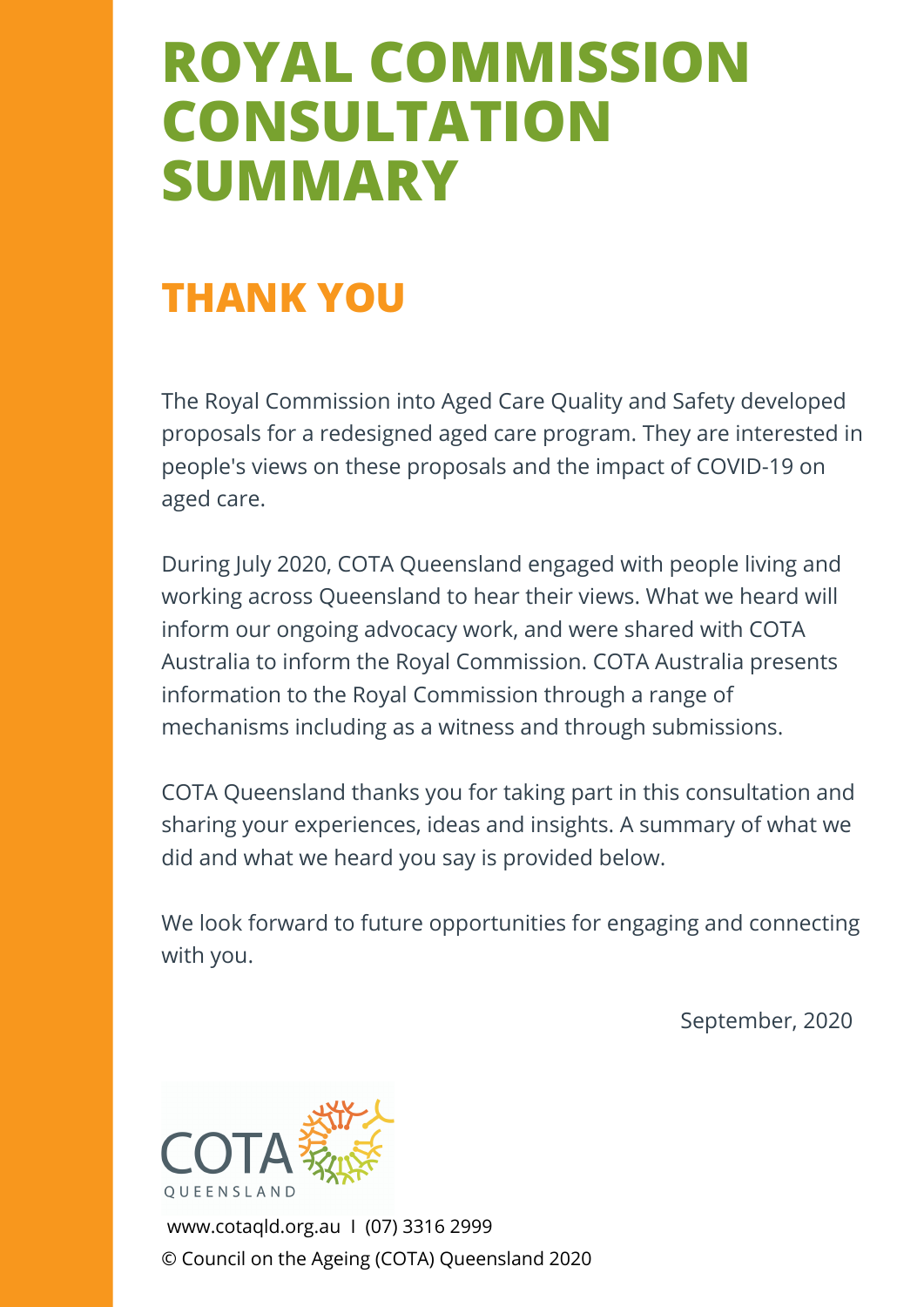# **WHAT WE DID**

We invited people to participate through online surveys and 'virtual conversations'.

We chose three consultation topics as they align closely with our work and are of interest to the Royal Commission.



We heard from over 40 people including those who are receiving aged care and support services, informal carers, aged care workers and others within communities who provide formal and informal support.

Over 40% of people who responded live in rural and regional communities across Queensland. Some respondents identified as Aboriginal and/or Torres Strait Islander or LGBTIQ.



These are some of the things we heard you say.

**COTA Queensland Consultation Summary 2**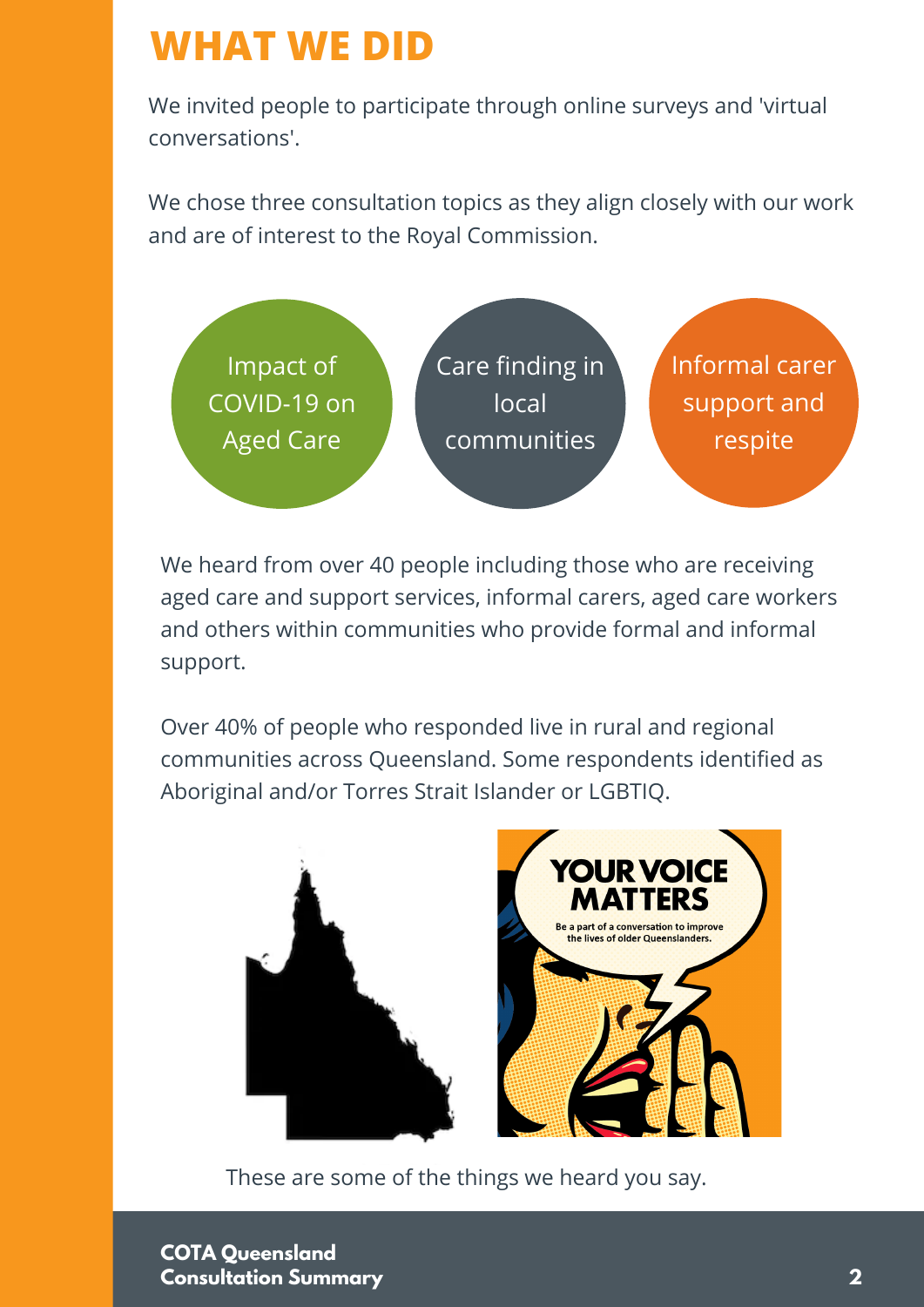### **WHAT WE HEARD YOU SAY**

#### **ABOUT THE IMPACT OF COVID-19**

re responses by communi isolated at this time feel supported and connected. The COVID-19 pandemic and the government and community response have impacted the ways aged care support is provided and experienced. The usual stressors on carers and the aged care setting have continued during the COVID-19 pandemic and in many ways have been amplified; your stories have reflected this. On the other hand, we have heard of compassionate, caring and innovative responses by communities, families and workers in ensuring people who may be vulnerable or

**...%** family, go shopping, or attend their usual group sessions. Services Housing respie recenting care or people providing informations circ who has<br>affected negatively through the COVID-19 changes, shared their People receiving care or people providing informal care who have been experiences of having services stopped or received services they did not need or want. Some people expressed concerns for their safety, with people experiencing falls as they could not attend their usual classes, and one person feared that workers were not taking adequate infection control precautions to keep them safe. Many people experienced limited social interaction as they were no longer able to meet with friends or

Even though many challenges were raised, for some people there had been little change to their lives. For others, their support improved as it could be received in different ways and became more accessible. In some instances, care was provided by people or groups in the community rather than through formal services, or through technology to which they did not previously have access. While having access to technology and knowing how to use it were raised as pressing issues, the benefits of technology allowed some people to connect, communicate and go about their daily lives in new ways. Some people expressed their desire for the positive changes to continue as we move into a "new normal".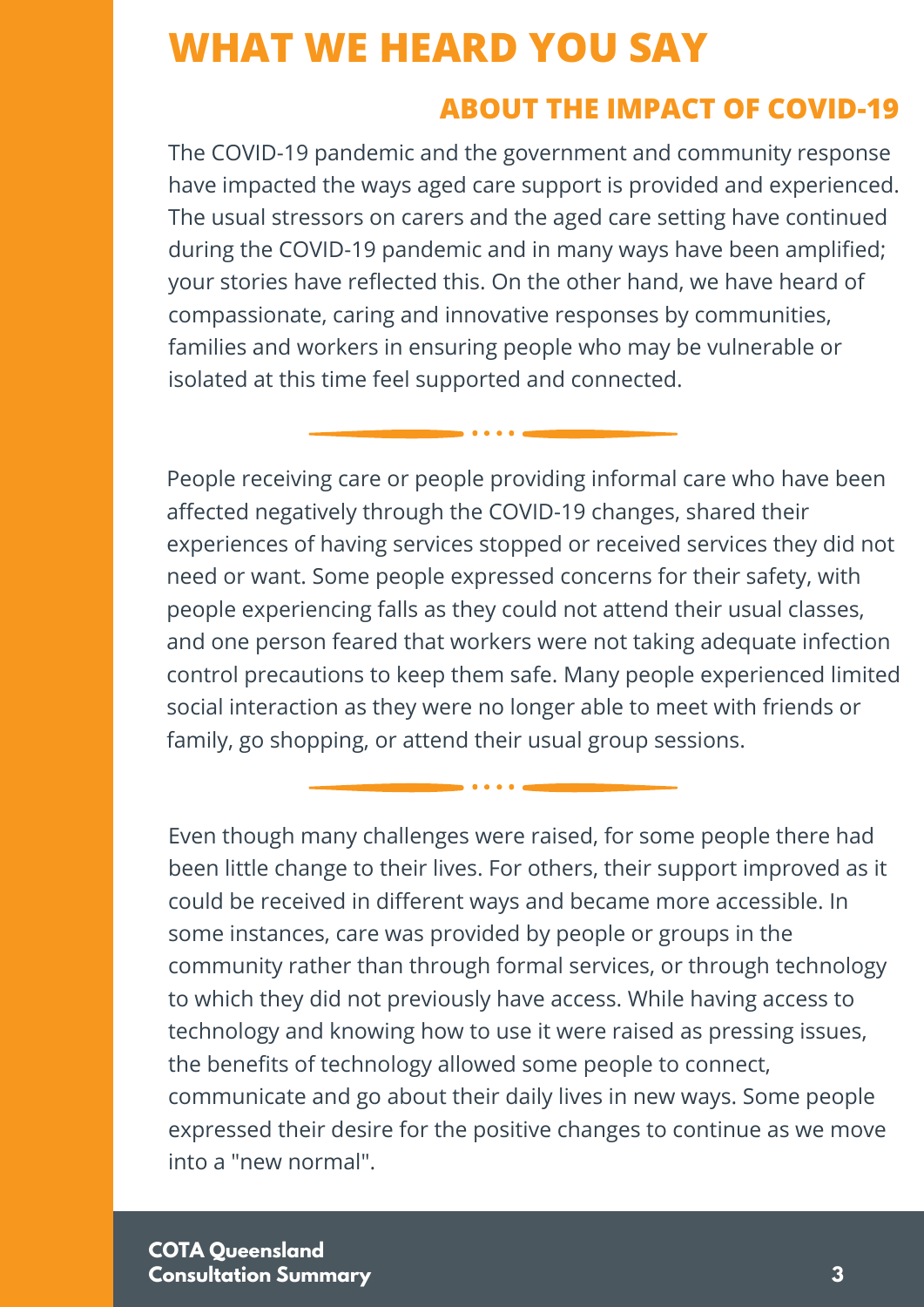# **WHAT WE WE HEARD YOU SAY**

#### **ABOUT CARE FINDING IN LOCAL COMMUNITIES**

The challenges of understanding the aged care setting and how to access it were mentioned. Of the people who participated in this consultation, many were from regional, rural and remote areas of Queensland. The need to have locally-based, informed and available services across Queensland was alluded to by the majority. Many areas were said to be under-serviced and if services were available, then they were sometimes provided by organisations not based in their towns so were often unfamiliar with the ins and outs of the community. Knowing how to find information about services was also difficult with people preferring someone to talk to face-to-face rather than accessing My Aged Care online. People said it was important that local support is available to help them understand and access the aged care system and processes.

#### **ABOUT INFORMAL CARER SUPPORT AND RESPITE**

We also heard that carers (spouses, adult children, friends and neighbours) need greater recognition of the care they provide, their expertise and knowledge in the caring relationship, as well as their information and support needs in the caring role. People said that caring for others can be wonderful and rewarding, as well as challenging, draining and time-consuming. Many people suggested that including carers in the assessment process when people are assessed for their care needs would help carers to better receive the support they need. Increasing availability and flexibility in respite including improved understanding of and access to different types of locally available respite was highlighted.